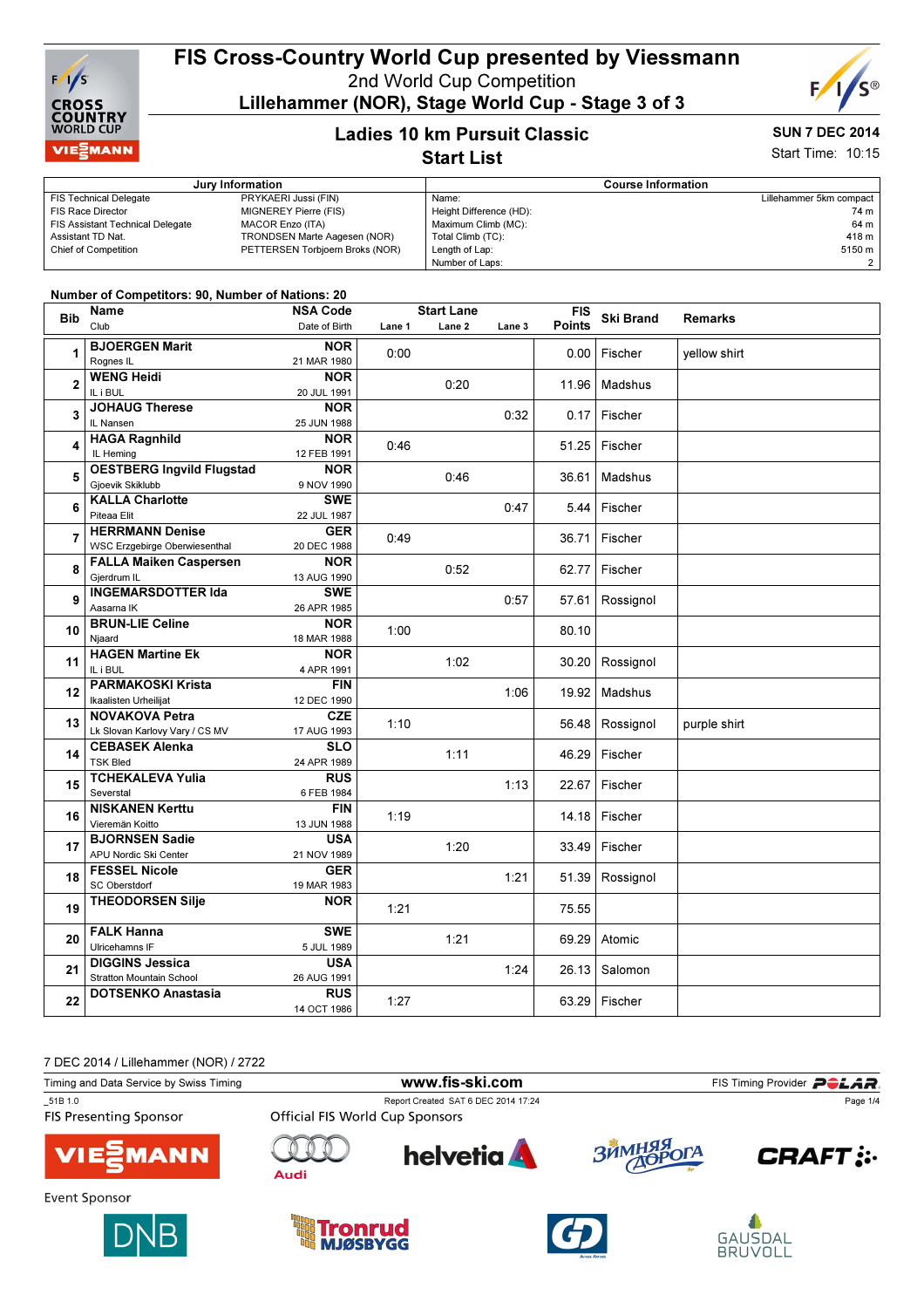

## FIS Cross-Country World Cup presented by Viessmann 2nd World Cup Competition

Lillehammer (NOR), Stage World Cup - Stage 3 of 3

# F, r ®

### Ladies 10 km Pursuit Classic Start List

SUN 7 DEC 2014 Start Time: 10:15

|            | Name                                                   | <b>NSA Code</b>           |        | <b>Start Lane</b> |        | <b>FIS</b>    |                  |         |
|------------|--------------------------------------------------------|---------------------------|--------|-------------------|--------|---------------|------------------|---------|
| <b>Bib</b> | Club                                                   | Date of Birth             | Lane 1 | Lane 2            | Lane 3 | <b>Points</b> | <b>Ski Brand</b> | Remarks |
|            | <b>NYSTAD Claudia</b>                                  | <b>GER</b>                |        |                   |        |               |                  |         |
| 23         | WSC Erzgebierge Oberwiesenthal                         | 1 FEB 1978                |        | 1:28              |        | 45.12         | Atomic           |         |
|            | <b>MONONEN Laura</b>                                   | <b>FIN</b>                |        |                   |        |               |                  |         |
| 24         | Hameenlinnan Hiihtoseura                               | 5 OCT 1984                |        |                   | 1:28   | 48.91         |                  |         |
|            | <b>MARCISZ Ewelina</b>                                 | <b>POL</b>                |        |                   |        |               |                  |         |
| 25         | MKS Halicz Ustrzyki Dolne                              | 2 FEB 1991                | 1:29   |                   |        | 108.28        | Salomon          |         |
|            | <b>JASKOWIEC Sylwia</b>                                | <b>POL</b>                |        |                   |        |               |                  |         |
| 26         | LKS HILLTOP Wisniowa - Osieczany                       | 1 MAR 1986                |        | 1:30              |        | 46.60         |                  |         |
| 27         | <b>BOEHLER Stefanie</b>                                | <b>GER</b>                |        |                   | 1:32   |               |                  |         |
|            | SC Ibach                                               | 27 FEB 1981               |        |                   |        | 35.23         | Rossignol        |         |
| 28         | <b>THOMAS HUGUE Coraline</b>                           | <b>FRA</b>                | 1:32   |                   |        | 26.95         | Fischer          |         |
|            | <b>EMHM - Crevoux</b>                                  | 11 MAR 1984               |        |                   |        |               |                  |         |
| 29         | <b>HARSEM Kathrine Rolsted</b>                         | <b>NOR</b>                |        | 1:32              |        |               | 40.12 Atomic     |         |
|            | IL Varden Meraaker                                     | 7 FEB 1989                |        |                   |        |               |                  |         |
| 30         | KOWALCZYK Justyna                                      | <b>POL</b>                |        |                   | 1:32   |               | 3.00 Fischer     |         |
|            | AZS AWF Katowice                                       | 23 JAN 1983               |        |                   |        |               |                  |         |
| 31         | <b>WIKEN Emma</b>                                      | <b>SWE</b>                | 1:33   |                   |        | 28.81         | Fischer          |         |
|            | Aasama IK                                              | 1 MAY 1989                |        |                   |        |               |                  |         |
| 32         | <b>NILSSON Stina</b><br>IFK Mora SK                    | <b>SWE</b><br>24 JUN 1993 |        | 1:33              |        | 68.65         | Fischer          |         |
|            | <b>JACOBSEN Astrid Uhrenholdt</b>                      | <b>NOR</b>                |        |                   |        |               |                  |         |
| 33         | IL Heming                                              | 22 JAN 1987               |        |                   | 1:33   |               | 8.35   Rossignol |         |
|            | <b>BONER Seraina</b>                                   | SUI                       |        |                   |        |               |                  |         |
| 34         | <b>SC Klosters</b>                                     | 11 APR 1982               | 1:35   |                   |        | 35.35         | Fischer          |         |
| 35         | <b>STEPHEN Elizabeth</b>                               | <b>USA</b>                |        |                   |        |               |                  |         |
|            | <b>Burke Mountain Academy</b>                          | 12 JAN 1987               |        | 1:36              |        | 25.25         | Rossignol        |         |
|            | <b>KYLLOENEN Anne</b>                                  | <b>FIN</b>                |        |                   |        |               |                  |         |
| 36         | Kainuun Hiihtoseura                                    | 30 NOV 1987               |        |                   | 1:38   | 18.68         | Fischer          |         |
| 37         | <b>KVAALE Barbro</b>                                   | <b>NOR</b>                | 1:40   |                   |        | 73.12         |                  |         |
|            | Lillehammer Skiklub                                    | 21 FEB 1992               |        |                   |        |               |                  |         |
| 38         | <b>HAAG Anna</b>                                       | <b>SWE</b>                |        | 1:41              |        | 32.84         | Fischer          |         |
|            | IFK Mora SK                                            | 1 JUN 1986                |        |                   |        |               |                  |         |
| 39         | <b>JEAN Aurore</b>                                     | <b>FRA</b>                |        |                   | 1:42   |               | 27.82 Fischer    |         |
|            | Douanes SC Grandvaux                                   | 25 JUN 1985               |        |                   |        |               |                  |         |
| 40         | <b>RINGWALD Sandra</b>                                 | <b>GER</b>                | 1:42   |                   |        | 49.55         | Madshus          |         |
|            | ST Schonach-Rohrhardsberg                              | 27 SEP 1990               |        |                   |        |               |                  |         |
| 41         | <b>GJEITNES Kari Vikhagen</b><br><b>Henning Skilag</b> | <b>NOR</b><br>13 JAN 1985 |        | 1:42              |        | 62.65         | Madshus          |         |
|            | <b>STADLOBER Teresa</b>                                | <b>AUT</b>                |        |                   |        |               |                  |         |
| 42         | SC Sparkasse Radstadt-Salzburg                         | 1 FEB 1993                |        |                   | 1:43   |               | 42.55   Fischer  |         |
|            | <b>REPNITSYNA Olga</b>                                 | <b>RUS</b>                |        |                   |        |               |                  |         |
| 43         |                                                        | 27 JUN 1992               | 1:43   |                   |        | 55.42         |                  |         |
|            | <b>VRABCOVA - NYVLTOVA Eva</b>                         | CZE                       |        |                   |        |               |                  |         |
| 44         | Olfin Car - Vella Trutnov / CS MV                      | 6 FEB 1986                |        | 1:44              |        |               | 23.32 Madshus    |         |
|            | <b>DEBERTOLIS Ilaria</b>                               | ITA                       |        |                   |        |               |                  |         |
| 45         | G.S. FIAMME ORO MOENA                                  | 17 SEP 1989               |        |                   | 1:45   |               | 42.93 Fischer    |         |
| 46         | <b>ROPONEN Riitta-Liisa</b>                            | <b>FIN</b>                | 1:46   |                   |        |               | 28.27 Fischer    |         |
|            | Oulun Hiihtoseura                                      | 6 MAY 1978                |        |                   |        |               |                  |         |
| 47         | <b>ZHUKOVA Natalia</b>                                 | <b>RUS</b>                |        | 1:47              |        |               | 36.00 Fischer    |         |
|            |                                                        | 19 JUL 1992               |        |                   |        |               |                  |         |
| 48         | <b>EIDE Mari</b>                                       | <b>NOR</b>                |        |                   | 1:47   | 60.17         |                  |         |
|            | Oeystre Slidre il                                      | 18 NOV 1989               |        |                   |        |               |                  |         |

| Timing and Data Service by Swiss Timing  |                                        | www.fis-ski.com                     |            | FIS Timing Provider POLAR. |  |  |
|------------------------------------------|----------------------------------------|-------------------------------------|------------|----------------------------|--|--|
| 51B 1.0<br><b>FIS Presenting Sponsor</b> | <b>Official FIS World Cup Sponsors</b> | Report Created SAT 6 DEC 2014 17:24 |            | Page 2/4                   |  |  |
| <b>VIE EMANN</b>                         | Audi                                   | <b>helvetia</b>                     | ЗЙМНЯЯ ОГА | <b>CRAFT</b> :             |  |  |
| Event Sponsor                            |                                        |                                     |            |                            |  |  |







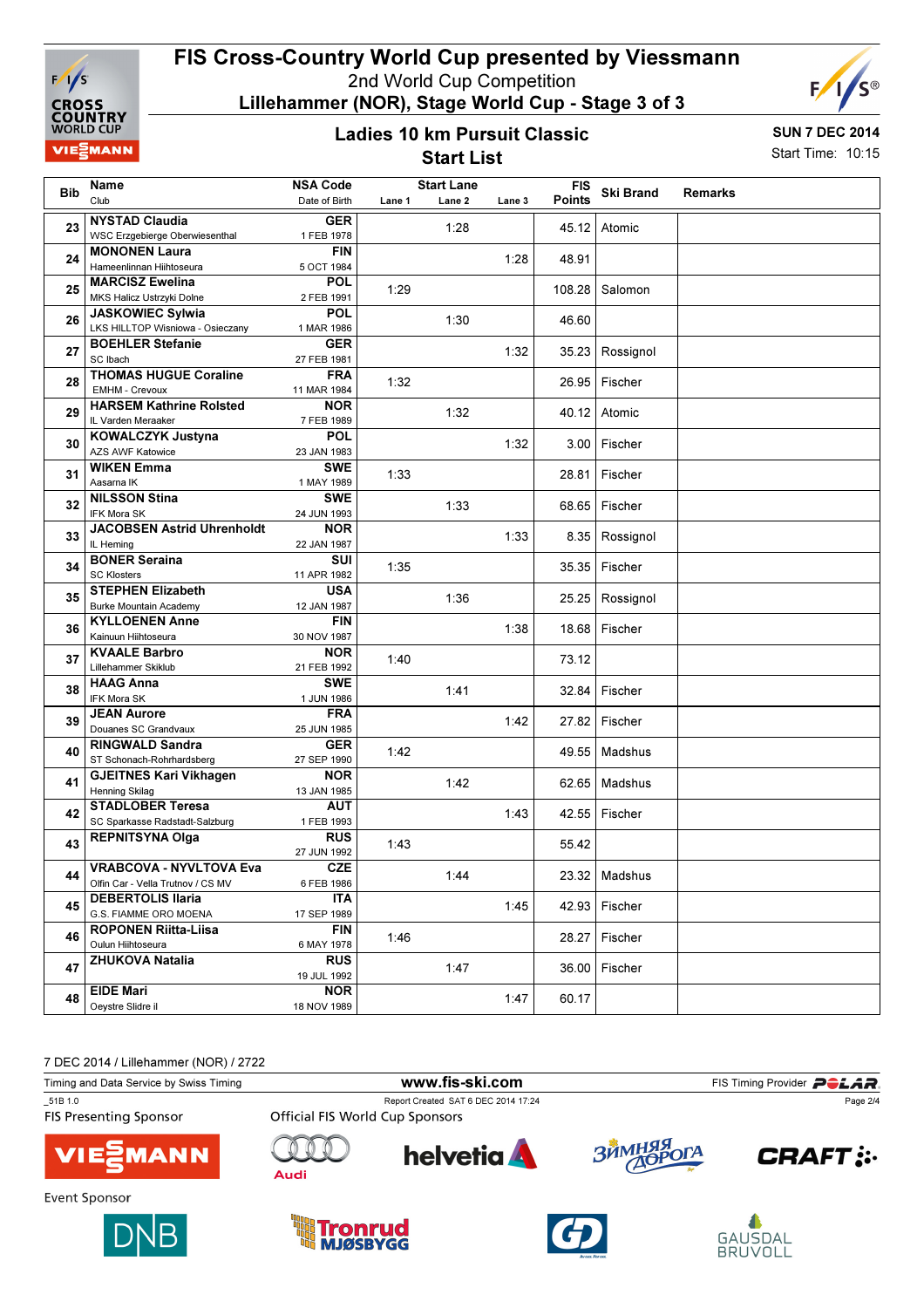

## FIS Cross-Country World Cup presented by Viessmann 2nd World Cup Competition

Lillehammer (NOR), Stage World Cup - Stage 3 of 3



#### Ladies 10 km Pursuit Classic Start List

SUN 7 DEC 2014 Start Time: 10:15

|            | Name                                                        | <b>NSA Code</b>           |        | <b>Start Lane</b> |        | <b>FIS</b>    |                   |                |
|------------|-------------------------------------------------------------|---------------------------|--------|-------------------|--------|---------------|-------------------|----------------|
| <b>Bib</b> | Club                                                        | Date of Birth             | Lane 1 | Lane 2            | Lane 3 | <b>Points</b> | <b>Ski Brand</b>  | <b>Remarks</b> |
|            | <b>SLIND Silje Oeyre</b>                                    | <b>NOR</b>                |        |                   |        |               |                   |                |
| 49         | Oppdal IL                                                   | 9 FEB 1988                | 1:49   |                   |        | 60.49         | Atomic            |                |
| 50         | <b>EINFALT Lea</b>                                          | <b>SLO</b>                |        | 1:49              |        |               | 68.65   Rossignol |                |
|            | <b>TSK Triglav Kranj</b>                                    | 19 MAY 1994               |        |                   |        |               |                   |                |
| 51         | <b>SARASOJA-LILJA Riikka</b>                                | <b>FIN</b>                |        |                   | 1:49   | 62.71         | Salomon           |                |
|            | Lappeen Riento                                              | 23 FEB 1982               |        |                   |        |               |                   |                |
| 52         | <b>ISHIDA Masako</b><br>JR Hokkaido Ski Team                | JPN<br>5 NOV 1980         | 1:50   |                   |        | 28.59         | Salomon           |                |
|            | <b>SOBOLEVA Elena</b>                                       | <b>RUS</b>                |        |                   |        |               |                   |                |
| 53         |                                                             | 8 JAN 1992                |        | 1:50              |        |               | 55.88 Fischer     |                |
|            | <b>KRISTOFFERSEN Marthe</b>                                 | <b>NOR</b>                |        |                   |        |               |                   |                |
| 54         | IL Varden Meraaker                                          | 11 AUG 1989               |        |                   | 1:50   | 38.38 I       | Atomic            |                |
| 55         | <b>FAIVRE PICON Anouk</b>                                   | <b>FRA</b>                | 1:50   |                   |        | 33.07         |                   |                |
|            | <b>EMHM - Pontarlier</b>                                    | 18 FEB 1986               |        |                   |        |               |                   |                |
| 56         | <b>LINDBORG Sara</b>                                        | <b>SWE</b>                |        | 1:53              |        | 29.69         | Madshus           |                |
|            | Falun-Borlaenge SK                                          | 30 NOV 1983               |        |                   |        |               |                   |                |
| 57         | <b>MACIUSZEK Paulina</b>                                    | <b>POL</b>                |        |                   | 1:53   | 53.06         | Salomon           |                |
|            | <b>LKS Poroniec Poronin</b><br><b>CARL Victoria</b>         | 2 SEP 1985<br><b>GER</b>  |        |                   |        |               |                   |                |
| 58         | <b>SCM Zella-Mehlis</b>                                     | 31 JUL 1995               | 1:54   |                   |        |               | 57.60 Atomic      |                |
|            | <b>KOROSTELEVA Natalia</b>                                  | <b>RUS</b>                |        |                   |        |               |                   |                |
| 59         | Tyumen                                                      | 4 OCT 1981                |        | 1:54              |        |               | 68.31 Fischer     |                |
|            | KUZIUKOVA Olga                                              | <b>RUS</b>                |        |                   |        |               |                   |                |
| 60         |                                                             | 27 SEP 1985               |        |                   | 1:56   |               | 32.45 Fischer     |                |
| 61         | DE MARTIN TOPRANIN Virginia                                 | <b>ITA</b>                | 2:00   |                   |        |               | 56.94 Rossignol   |                |
|            | C.S. FORESTALE DELLO STATO                                  | 20 AUG 1987               |        |                   |        |               |                   |                |
| 62         | <b>KOLB Hanna</b>                                           | <b>GER</b>                |        | 2:00              |        | 75.10         |                   |                |
|            | <b>TSV Buchenberg</b>                                       | 21 AUG 1991               |        |                   |        |               |                   |                |
| 63         | <b>RANDALL Kikkan</b><br>APU Nordic Ski Center              | <b>USA</b><br>31 DEC 1982 |        |                   | 2:02   |               | 38.76   Fischer   |                |
|            | <b>RYDQVIST Maria</b>                                       | <b>SWE</b>                |        |                   |        |               |                   |                |
| 64         | Aelvdalens IF                                               | 22 MAR 1983               | 2:05   |                   |        | 32.77         | Fischer           |                |
|            | <b>GREGG Caitlin</b>                                        | <b>USA</b>                |        |                   |        |               |                   |                |
| 65         | Loppet Nordic Racing                                        | 7 NOV 1980                |        | 2:06              |        | 42.83         |                   |                |
| 66         | <b>VISNAR Katja</b>                                         | <b>SLO</b>                |        |                   | 2:11   |               | 116.32 Fischer    |                |
|            | <b>TSK Bled</b>                                             | 21 MAR 1984               |        |                   |        |               |                   |                |
| 67         | <b>JONES Perianne</b>                                       | <b>CAN</b>                | 2:12   |                   |        | 99.68         | Fischer           |                |
|            | Nakkertok Ski Club                                          | 18 FEB 1985               |        |                   |        |               |                   |                |
| 68         | <b>NISHIKAWA Emily</b><br>Whitehorse Cross Country Ski Club | CAN<br>26 JUL 1989        |        | 2:13              |        | 65.34         |                   |                |
|            | <b>HENRIKSSON Sofia</b>                                     | <b>SWE</b>                |        |                   |        |               |                   |                |
| 69         | Piteaa Elit SK                                              | 20 FEB 1994               |        |                   | 2:13   |               | 50.00   Fischer   |                |
|            | <b>KUBINSKA Kornelia</b>                                    | <b>POL</b>                |        |                   |        |               |                   |                |
| 70         | AZS AWF Katowice                                            | 3 AUG 1985                | 2:14   |                   |        |               | 75.33 Fischer     |                |
| 71         | <b>BAUDIN Francesca</b>                                     | ITA                       |        | 2:22              |        | 39.20         |                   |                |
|            | <b>GRUPPO SCIATORI FIAMME GIALLE</b>                        | 25 NOV 1993               |        |                   |        |               |                   |                |
| 72         | <b>KOBAYASHI Yuki</b>                                       | <b>JPN</b>                |        |                   | 2:23   |               | 50.35 Fischer     |                |
|            | Gifu Hino Motors Ski Club                                   | 1 NOV 1987                |        |                   |        |               |                   |                |
| 73         | <b>NECHAEVSKAYA Anna</b>                                    | <b>RUS</b>                | 2:23   |                   |        | 43.12         |                   |                |
|            | <b>PILLER Marina</b>                                        | 21 AUG 1991<br>ITA        |        |                   |        |               |                   |                |
| 74         | C.S. FORESTALE DELLO STATO                                  | 17 NOV 1984               |        | 2:24              |        |               | 44.13 Fischer     |                |
|            |                                                             |                           |        |                   |        |               |                   |                |

| Timing and Data Service by Swiss Timing  |                                        | www.fis-ski.com                     |            | FIS Timing Provider <b>POLAR</b> |  |  |
|------------------------------------------|----------------------------------------|-------------------------------------|------------|----------------------------------|--|--|
| 51B 1.0<br><b>FIS Presenting Sponsor</b> | <b>Official FIS World Cup Sponsors</b> | Report Created SAT 6 DEC 2014 17:24 |            | Page 3/4                         |  |  |
| <b>VIE</b> MANN                          | Audi                                   | <b>helvetia</b>                     | ЗЙМНЯЯ ОГА | <b>CRAFT: :-</b>                 |  |  |
| Event Sponsor                            |                                        |                                     |            |                                  |  |  |